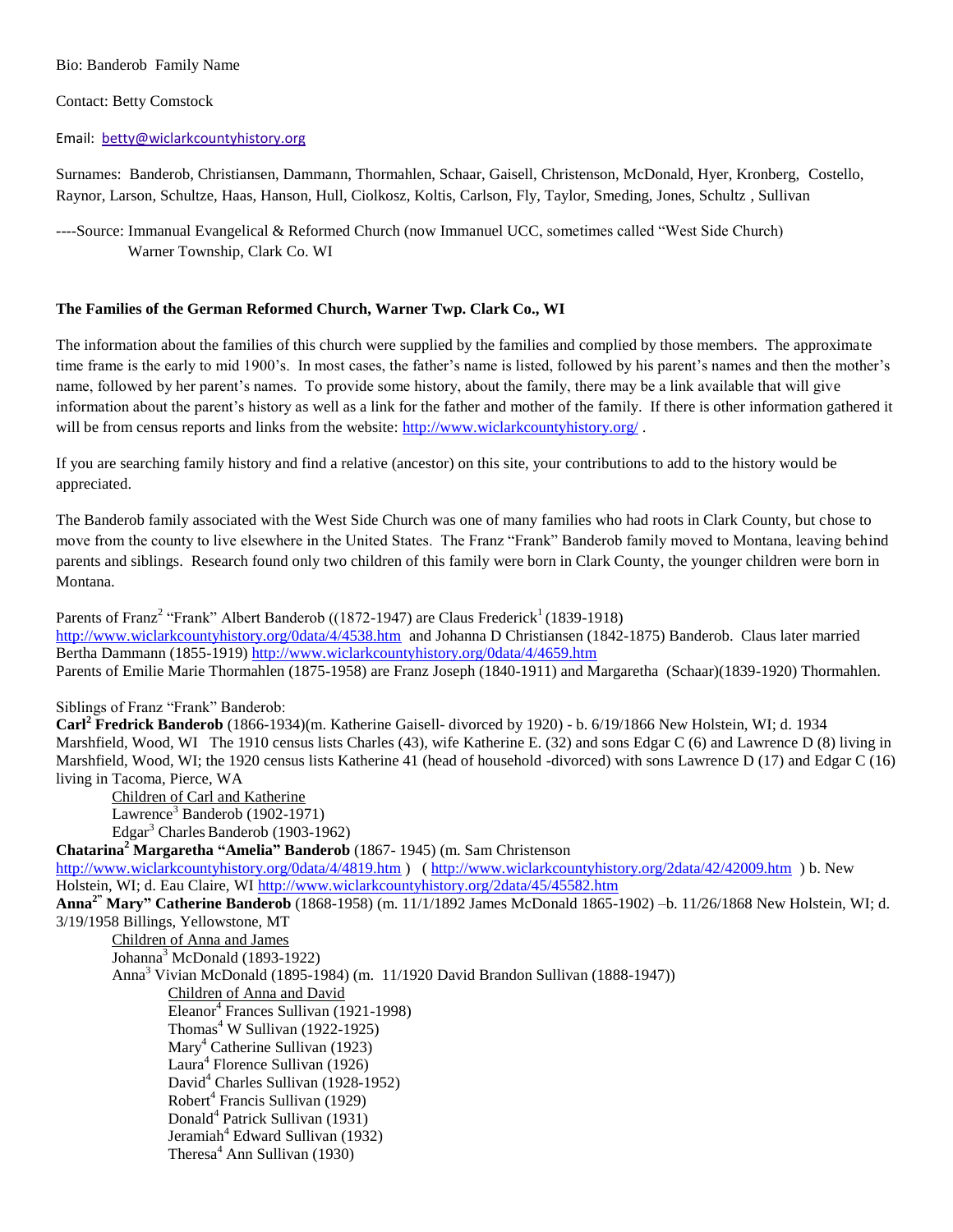Jerry<sup>4</sup> E Sullivan (1933) Rosalie<sup>4</sup> Sullivan (1934) Gertrude<sup>3</sup> McDonald (1897-1997) (m. 9/8/1920 William B Hyer (1896-1982)) Children of Gertrude and William Mary<sup>4</sup> Hyer (1921-) Richard<sup>4</sup> B Hyer (1923-1972) Dona<sup>4</sup> Lee Hyer (1932-1988) William<sup>3</sup> Claus McDonald (1901-1980) **Edward<sup>2</sup> Banderob** (1877-after 1940) b. New Holstein, WI; d. Marshfield, OR **Antoinetta<sup>2</sup> Banderob** (1881-1970) (m. <http://www.wiclarkcountyhistory.org/0data/4/4812.htm> Mike Kronberg) [\(http://www.wiclarkcountyhistory.org/4data/88/88636.htm](http://www.wiclarkcountyhistory.org/4data/88/88636.htm) ) b. 8/12/1881 New Holstein, WI; d. 2/22/1970 Thorp, WI Children of Antoinetta and Mike Arthur<sup>3</sup> Hugh Kronberg (1900-1941[\) http://www.wiclarkcountyhistory.org/2data/41/41604.htm](http://www.wiclarkcountyhistory.org/2data/41/41604.htm) Esther<sup>3</sup> Flora Kronberg (Costello)  $(1901 - )$ Eva<sup>3</sup> Kronberg (1905-) Linda<sup>3</sup> (Fred Raynor) **Hugo<sup>2</sup> Banderob**-(1884-1967) (m. Ella Larson) b. Thorp, WI; d. Banff, Alberta, Canada **Peter<sup>2</sup> Walter Banderob** (1886-1970) b. Thorp, WI; d. Keomo, Alberta, Canada **Amanda<sup>2</sup> "Ida" Banderob**-(1891-1967) (m.<http://www.wiclarkcountyhistory.org/0data/4/4238.htm>Theodore Schultze) b. 7/12/1891 Thorp, WI; d. 6/9/1967 Stanley, WI Children of Amanda and Theodore (from the 1930 census, Stanley, Chippewa, WI) Donald<sup>3</sup> Schultze (1914-) Kenneth<sup>3</sup> Schultze (1921-1979) Shirley<sup>3</sup> Schultze (1927-) Audrey<sup>3</sup> Schultze (1929- ) **Flora<sup>2</sup> "Anna" Banderob** (1896-1994)<http://www.wiclarkcountyhistory.org/4data/89/89896.htm>(m. Joseph Anton Haas <http://www.wiclarkcountyhistory.org/4data/89/89895.htm>) b. 5/2/1894 - d. 10/27/1996 in Thorp, WI Children of Flora and Joseph Vilus<sup>3</sup> Haas (Hanson) (1914-) Joyce<sup>3</sup> J Haas (1915-1928) Alice<sup>3</sup> Haas (1917- 1934) <http://www.wiclarkcountyhistory.org/1data/23/23315.htm> Milburn<sup>3</sup> Haas (1920-) Dean<sup>3</sup> D Haas (1921-1975) Ruth<sup>3</sup> F Haas (1924-1994) Marian<sup>3</sup> Haas (Hull) (1926-) Ethel<sup>3</sup> Haas (Ciolkosz) (1928-) <http://www.wiclarkcountyhistory.org/2data/44/44025.htm> Patricia<sup>3</sup> Haas (Koltis) (1933-) James<sup>3</sup> Haas (1936-) **Harry<sup>2</sup> Hany Banderob**-(1894-1918) <http://www.wiclarkcountyhistory.org/0data/4/4571.htm>b. Thorp, WI; d. France **Franz "Frank" Albert Banderob** (b. New Holstein, WI; d. Huntley, MT) and Emelie Marie Hannah Thormahlen (b. Neumunster, Schleswig-Holstein, Germany; d. Huntley, MT); were married 4/15/1895 in Thorp, Clark, WI The 1910 census lists Frank A Banderob (37), wife Emilie M (35), children: Johanna M (13), Frank C (11), William D (9), Rudolph E (7), Charles A (5), Marian D (3) and Earnest (2 months) living in School District 24, Yellowstone MT. The 1940 census adds daughter Margaret M (6) to the Banderob family. Children of Frank and Emelie Johanna<sup>3</sup> Margaretha (1896-1985) b. 12/7/1896, baptized 1/17/1897 Warner, Clark, WI; d. 12/27/1985 Billings, MT The 1920 census lists John M Travis (31) and Johanna (Banderob) Travis (23), married; living in Musselshell MT with daughter, Eliamore<sup>4</sup> Travis, 4 months. The 1930 census lists the same members of this family living in the

same place. Research shows a second daughter Marjorie Eloise, b.-d. 11/7/1932 The 1940 census lists Eleanor Louise Banderob Carlson (20) living as head of the household with husband

George Carlson, in Thirty Mile, Musselshell, MT. Eleanor died 3/3/1996 in Roundup, Musselshell, MT

Frank<sup>3</sup> Claus (1898-1982) b. 9/13/1898 in Wordon Twp., Clark, WI; d. 2/17/1982 Billings, MT m. Marion Louise Fly (1911-1975) on 8/11/1933, in Columbus, Stillwater, MT. Research indicates one son, Norman<sup>4</sup> Frank (1941-1975)

William<sup>3</sup> Detlef (1900-1986) b. 11/23/1900 in Bowler, Carbon, MT; d. 9/10/1996 in Billings, Yellowstone, MT

Rudolph<sup>3</sup> Edward (1902-1991) b. 10/23/1902 in Bowler, Carbon, MT; d. 11/4/1991 in Wordon, Yellowstone, MT m. Bette Alice Taylor (12/24/1903-9/19/1960) 5/28/1930 in Billings, Yellowstone, MT

The 1940 census lists Rudolph (37); wife, Betty (35); children: Bernadine<sup>4</sup> (9), Arvin<sup>4</sup> (6), Edward<sup>4</sup> (1), living in Project, Yellowstone, MT.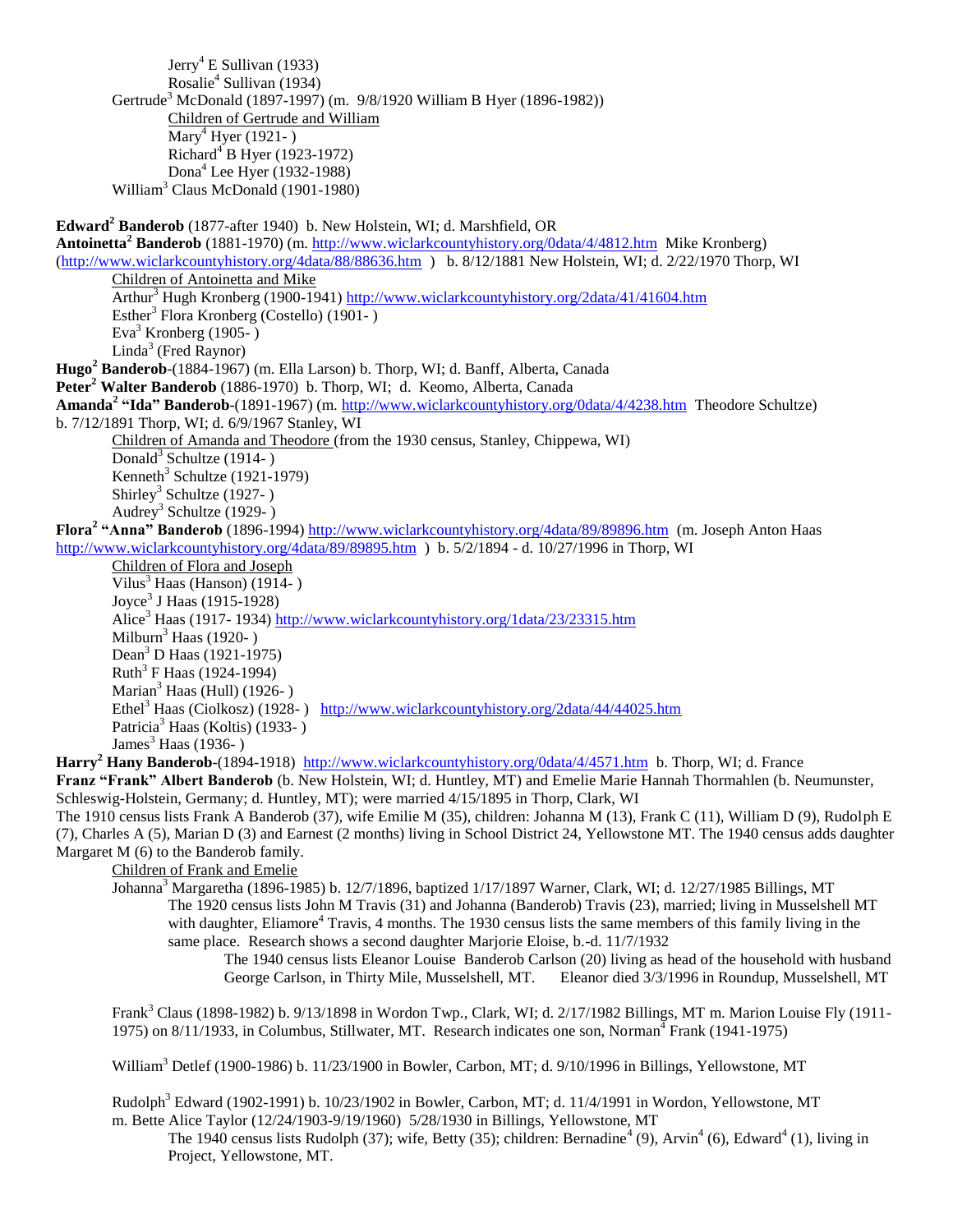#### Charles<sup>3</sup> Albert (1905-2003) b.  $2/25/1905$  in Bowler, Carbon, MT; d. 11/11/2003 in Billings, Yellowstone, MT m. Elizabeth Grace Smeding (1906- ) 11/7/1927 in Roundup Musselshell, MT

The 1940 census lists Charles (34); wife Elizabeth (33); children: Louise<sup>4</sup> (11), Carolyn<sup>4</sup> (8), Robert<sup>4</sup> (7), James<sup>4</sup> (5) and William<sup>4</sup> (1) living in Project, Yellowstone MT. Carolyn - b. 4/26/1931-d. 12/30/2008

The following article appeared in the Gazette, a newspaper in Montana, eight years before the death of Charles Banderob.

BALLANTINE- At age 90, Charles Banderob is beginning to worry that he might leave behind a book unfinished, letters unwritten and injustice at large in the word.

I've just got to get with it or time's going to run out, he said recently in his home just north of the post office in Ballantine. Not that he would have any regrets. He's had a good life, carved out of loam that grew thick with greasewood and sagebrush and endured through nine decades of Montana winters, every one of which appears to be etched indelibly in his memory.

Banderob is lean and fit, with a sharp nose and soft white hair brushed straight back. During a recent interview, he wore Liberty overalls, work boots and a checked flannel shirt with the elbow out. Family pictures lined the walls and a photograph of President Clinton stood before a window. Colin Powell's autobiography lay nearby.

In a clear and high pitched voice, Banderob talked steadily for 3 ½ hours, telling one richly detailed story after another and leaving a reporter half his age exhausted. His one concession to age was a hearing aid he installed at the beginning of the interview. At the end, he appeared ready to go for another 3 ½ hours.

"It goes on and on, a lifetime of good memories," he said, "lots of good memories."

Banderob quit farming full time about 20 years ago, and his wife, Elizabeth, died in 1993 after nearly 66 years of marriage. He still keeps around a few silver-laced Wyandotte chickens, a line started by his father, and he is 165 pages into his memoirs, devoting a chapter to each year of his life. He's at Chapter 23 now, covering his life up until 1928, the year he and Elizabeth began their lifelong membership in the National Farmers Union.

He remains one of The Gazette's most prolific correspondents, with eight letters published in 1995 alone. He avoids computers - "I see where they're getting people in trouble" -and readily confesses that he is orthographically challenged.

"I never took a lesson in typing, and the dam typewriter doesn't spell any better than I do," he said.

Banderob also has become an essential source for Yellowstone County's past, showing up regularly in books, papers and even videos about the Yellowstone Valley. He dismisses a comment about his remarkable memory with a laugh.

"When you live it, you live it," he said.

His memory is both long and deep. Banderob was born in 1905 on Sage Creek in the Pryor Mountains, the fifth of 10 children, including two who died in infancy.

"The other eight of us have been slipping away the last seven years." Banderob said.

His parents decided to move to the new government project at Huntley in 1907 after losing water rights to ranchers, who then blew up a rock dam across Sage Creek, that had provided water for irrigation.

"Father said that settled it," Banderob said. "He was going to go to Huntley Project where the government was going to provide plenty of water."

The Banderobs first lived in a tent, and then built a cabin. The night before their first Christmas, wind blew all the tar paper off the roof, and on Christmas Day they could look up through their new roof at the stars.

Live was so hard in the early days at Huntley Project that about half of the farmers who settled there gave up and moved. Banderob said.

It was an opportunity to get free land," he said. "And when they came to find out they had to make a living on it, they didn't have the makeup for it."

How did the Banderobs manage?

"By being frugal, living on the least possible expenditure a human could live on, almost and arranging to produce most of our food."

The Great Depression of the 1930's took a heavy toll on those who remained. "The businesses were all doing better than the farmers were, and the farmers were getting kicked around for not being able to pay their bills."

The Banderobs may not have had money, but they didn't go hungry.

"We always had chickens and hogs and some cattle that we could butcher, and we produced our own vegetables. The only things we bought were sugar and flour and coffee. We rendered our own lard and made our own sausage."

Traveling by team and wagon, they would go into Billings two or three times a year to exhibit livestock at the fair or go to the circus. They would leave before dawn and get back after dark, carrying hay and blankets and sleeping along the way.

When Banderob married Elizabeth after meeting at a Valentine's party in 1927, they resolved to stay out of debt.

"We both said, --By golly, if we've got to go hungry, we'd just as well go hungry now as later."

Despite their resolve, they ran up a \$68 grocery bill their first year of marriage.

"That was the hardest thing we ever paid off."

He offered a few stories from an apparently limitless store:

On the last day of the year in 1927, he and Elizabeth tried to drive his sister's place on Bull Mountain. It was so cold in the unheated truck that they took turns running alongside to stay warm. When the truck became mired in snow, they drained the radiator and walked toward the light in the distance. By the time they arrived at his sister's house, Elizabeth was so frozen she couldn't sit down.

In October 926, he and two other men driving cattle on horses put up for the night in an empty house, dining on bread, bacon and coffee. As the three slept in one bed, snow piled up on the covers until someone rolled over and the snow got in between the sheets. "And that was the end of sleep," Banderob said.

Later in 1926, Banderob accompanied four carloads of horses by train for sale in Keokuk, Iowa. He started out with a \$10 bill and returned with it intact, along with all the pay he received for the trip, room, board, a \$27 train ticked back home, two haircuts and a pair of underwear.

Live on the farm was rewarding, he said, in respects other that a paycheck.

"You're an independent operator to the extent that you manage to stay independent of the financiers. And if you don't become a slave to ultra bigness, there's plenty of room to enjoy life as it goes along. Living with nature has satisfactions you can't get elsewhere."

"I have quite a history of meddling around in things and bringing about some changes."

What makes him do it?

"The desire to establish a greater degree of equality and justice, especially for the underdog."

And he will succeed, if he gets with it.

Marion<sup>3</sup> Dorothy (1906-2006) b. 12/13/1906 in Bowler, Carbon, MT d. 9/27/2006 in Billings, MT m. Lloyd Lewis Jones (1897-1978) The 1940 census lists Lloyd (43), wife Marion (34) and children: Donald<sup>4</sup> (11), Dorothy<sup>4</sup> (9) and Clifford<sup>4</sup> (4) living in Project, Yellowstone, MT See the following obituary from www.findagrave.com for more detail on Marion's family.

THREE FORKS - Marion D. (Banderob) Jones, 99, of Three Forks, passed away on Wednesday, Sept. 27, 2006, at Pathways Assisted Living, where she had been a resident for the past 26 months.

Marion was born on Dec. 13, 1906, to Frank A. and Emilie (Thormahlen) Banderob at Bowler, Mont., in a log cabin built by her father on a squatter's claim east of Bridger. When she was 9 months old, the family moved to the Huntley Project, settling on a homestead north of Osborn. She attended Wheatly and Osborn elementary schools and graduated from Central High School in Worden.

On July 18, 1927, she married Lloyd Jones and to this union, three children were born. They lived in Worden, where Lloyd and his father owned the Jones & Son Bar & Lunch Counter. In 1940, they sold the bar and started a grocery and hardware store. In 1946, the store was sold and the family moved to Bozeman. Lloyd purchased the Oasis Bar in Manhattan in 1948. While in Manhattan, Marion clerked at the L&F Grocery and Graham's Grocery. The family lived there until 1954, when the bar was sold and again moved back to Bozeman. After owning the Oaks Bar in Bozeman and the Pastime Bar in Livingston, they moved back to Manhattan to retire.

Marion never really retired. She raised a large garden, worked for Graham's again, and took an active part in raising a granddaughter and later two great-granddaughters.

She was preceded in death by her parents; her husband; all nine of her siblings; son, Clifford  $L^4$ .; and daughter, Dorothy<sup>4</sup> Hull.

She is survived by her son, Donald<sup>4</sup> E. (Charlotte) Jones of Harrison; son-in-law, Walter Hull of Roundup; daughter-in-law, Joan Jones of Bakersfield, Calif.; seven grandchildren, 15 greatgrandchildren and two great-great-grandchildren.

A graveside service will be held at 11 a.m. Monday, Oct. 2, at Mountview Cemetery in Billings.